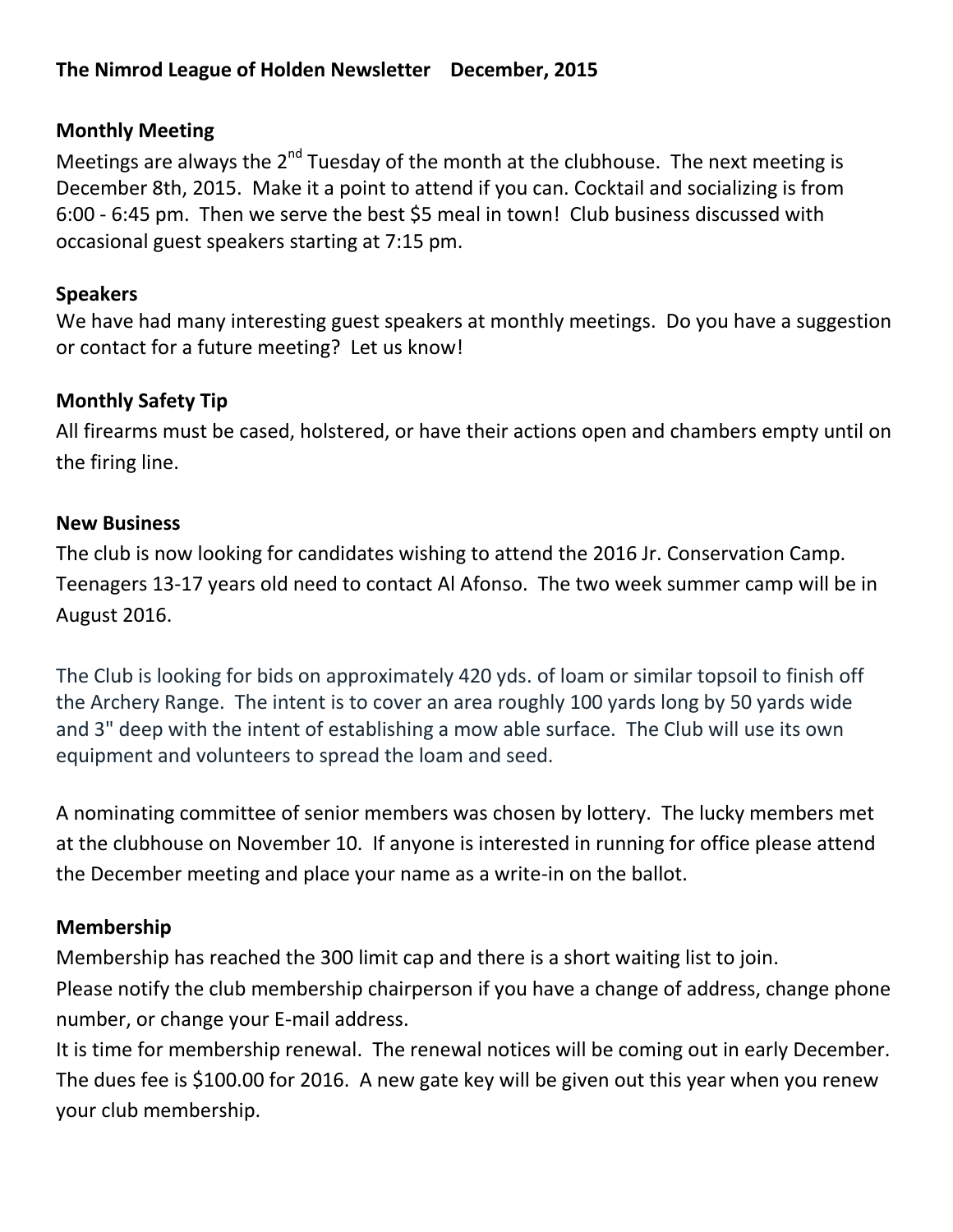### **Board of Trustees**

Our investments are holding steady at this time.

### **Trap/Skeet**

Trap/skeet is doing well. Come down and shoot on Thursday nights! Chef Larry Josti is grilling sausage, hamburgers, hotdogs and other treats in our kitchen. Don't own a shotgun yet? No problem! We always have members who are willing to educate and teach safe shooting Thursday nights. Always a willing shooter available with a loaner gun to assist new members!

The Turkey Trap Shoot was a great success; one of the best ever. The Shoot was made great through the efforts of both volunteers and shooters. The trap committee wishes to thank Paul Fraser, Dave Fillow, Steve Gogos, Kevin Chviruk, Ralph Cochran, Dave Wilson, Neil Hasset, Greg McIntire, Carlo Cappuccio, Larry Josti, Travis Zukowski, Ann Zukowski, and all the shooters.

#### **Kitchen**

The kitchen will be closed on 12/13/15 PM for cleaning. I would appreciate volunteers including any who helped me in September and others who would like to help make our club a better place for everyone. Call Bruce at (508) 853-1589

#### **Game Dinner: May 14, 2016**

A generous number of pheasants were placed in the donation bucket on Saturday mornings and the 11/1/15 Special Hunt. Thanks to all who shared part of their bag to help make our dinner on May 14, 2016 a success. Thanks also to Isaac Houston and Larry Josti who helped me clean them.

Paul Frazier donated Striper but we need more bass, Pollock, cusk, hake or other fish that you can share. We need 10 pounds of vacuum sealed bluefish that I will smoke for pate. We have no big game and will appreciate deer, moose, bear, eland, gemsbok or anything that you might have. Having just pheasant will make for a sparse boring dinner. If you have some extra meats please call Bruce at (508) 853-1589.

#### **Rifle Range**

Please make sure that your shots will hit the sand backstops and/or 100 yard impact area. Please avoid ground ricochets and shots going over these protective berms. Paper, cardboard,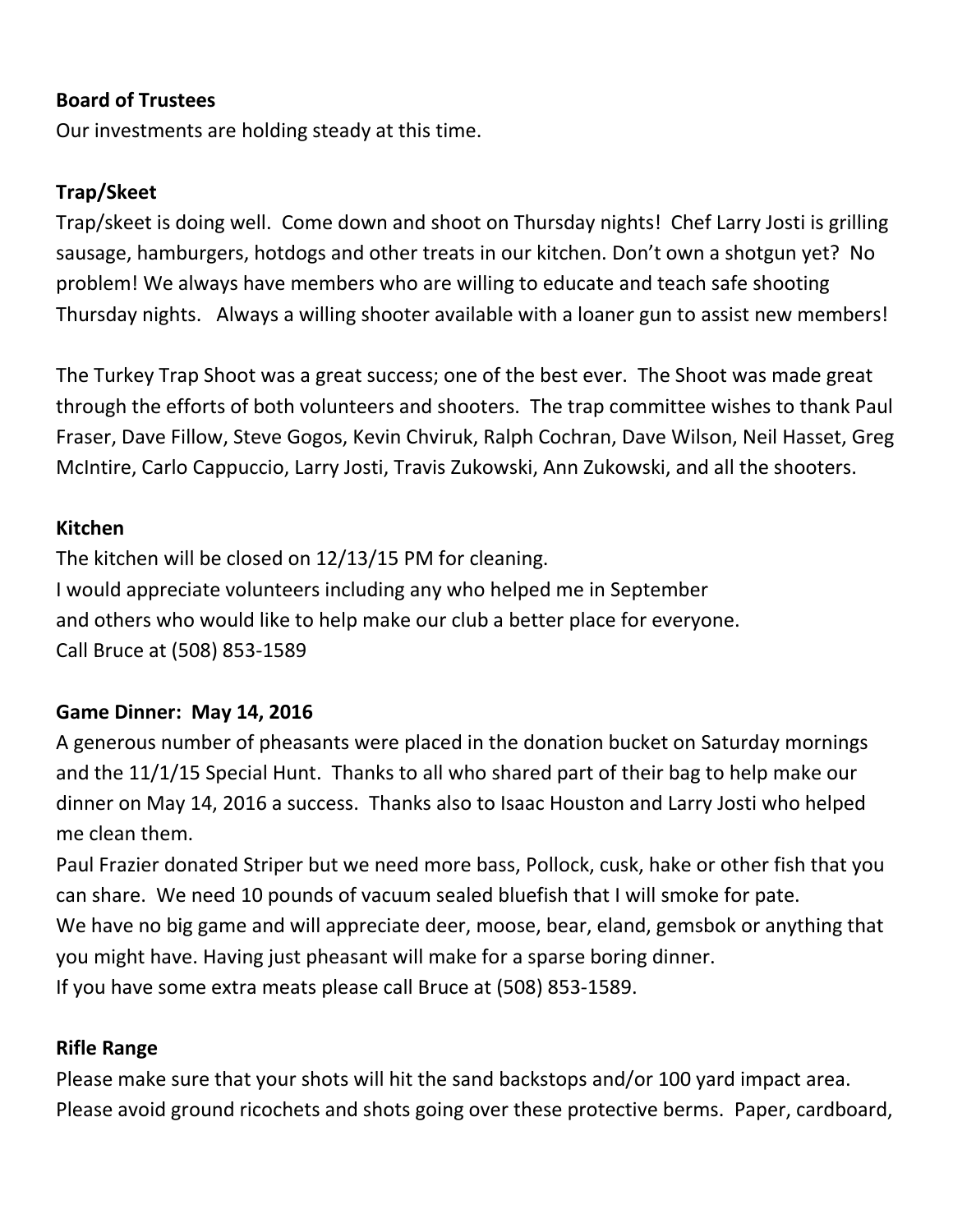or clay pigeons are the only acceptable targets on the rifle range. Please leave the range cleaner than you found it. Police all your live ammo.

## **Rifle Range Improvements**

Our first step is to restore the range to its approximate historical width. We need to cut a number of trees and saplings mostly on the "left" side (as you face downrange). This is a mix of oak up to approx. 12" and pine of up to approx. 20". Many of these trees lean towards the open range area and will drop into it for easy access. Please keep in mind that all brush will need to be picked up and piled and that both the rifle range use and bird hunting activities must be considered. Pine logs will be pushed aside with the tractor if too big to do by hand. Cutters will have first dibs on the firewood.

If anyone is interested in helping us out with the cutting please contact Kevin Chviruk at 508- 523-0742 or at [kevchiv68@gmail.com.](mailto:kevchiv68@gmail.com)

Work on tree cutting continues. There is a stack of hardwood near the shack on the rifle range for members to cut up, split, and take home.

## **House**

We give a special thank you to Bob Avedisian for his weekly efforts to keep our clubhouse clean.

Ralph is working on getting the permits for our annual inspections.

Dec. 12 Club rental.

Dec. 15 Club rental.

Dec. 13 Kitchen Cleaning Day. Kitchen closed.

Jan. 9, 2016 Club Rental.

April 9 Women on Target. Range closed.

April 30<sup>th</sup> – May 1<sup>st</sup> IBO Archery Tournament. Rifle range closed.

June 12 3-D Archery Match. Range closed.

July 24 3-D Archery Match. Range closed.

## **Executive Board**

No report given.

## **Grounds**

The John Deere tractor is back from Padula's. Please sign the log book if you are using the tractor for any purpose. The Grounds Committee is actively seeking new recruits - a great way to become a bit more involved in the club and meet some other members! We'll need volunteers to participate in keeping the trap fields, skeet field, and rifle range open and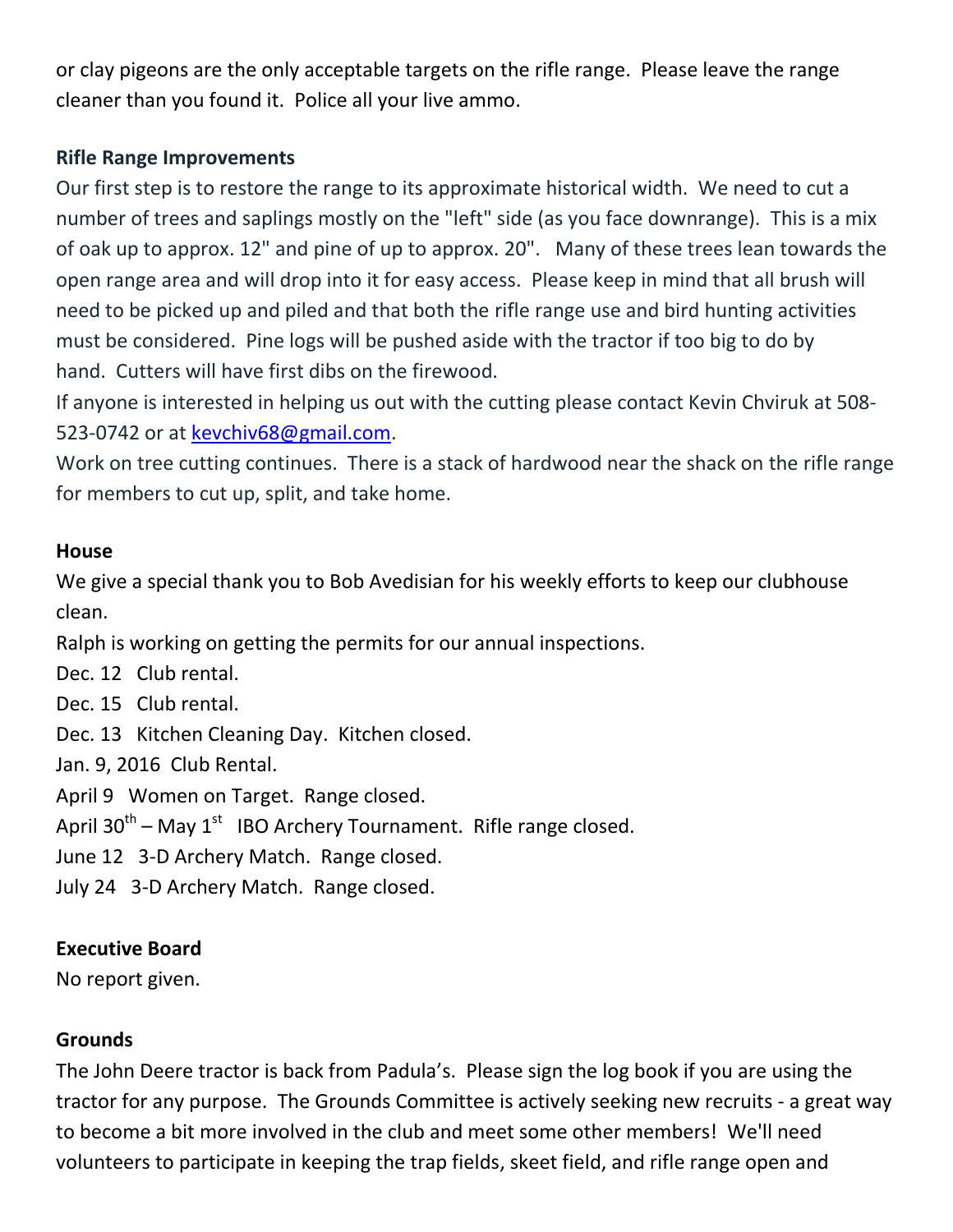cleared of snow throughout the winter. Any interests in grounds work please email Neal Whitehead. Get your work hours in early!

## **Finance**

The trustees report that our investments have been holding steady for the past few weeks.

# **Bar**

Doing well as usual.

# **Birds**

Kevin reports that the special bird hunts and the usual Saturday stockings have gone very well this year.

# **Revenue**

Web Site is up and running with a classified section and embroidered patches and logo clothing available to order through a link. Post your outdoors articles, hunting/fishing gear, ammo, guns, etc. for sale here.

# **Archery**

Announcement: The Nimrod Club has been selected to host the 3D Massachusetts IBO State Championship 2016 match for the IBO New England Series! This will be a 2 day event on April 30<sup>th</sup> and May 1<sup>st</sup>, expected to bring in 150-200 archers, and is expected to be not only a fun and exciting event, but a great revenue producer for our club. We will need many volunteers to make this a success.

The Indoor Archery League meets every Friday at 7 PM. It is open to the public. \$10.00 fee/wk. Please bring a group snack if you can.

# **Worcester County League of Sportsmen**

The league has voted to negotiate the possibility of selling a conservation restriction on property they own in New Braintree. There are also several legislative bills the WCL is supporting.

# **Good and Welfare**

Thank you all to the many members that have contributed their hours to club service! Please visit the Nimrod League of Holden's Facebook page and "LIKE" it if you have a Facebook account. You will then automatically receive any notices that we post.